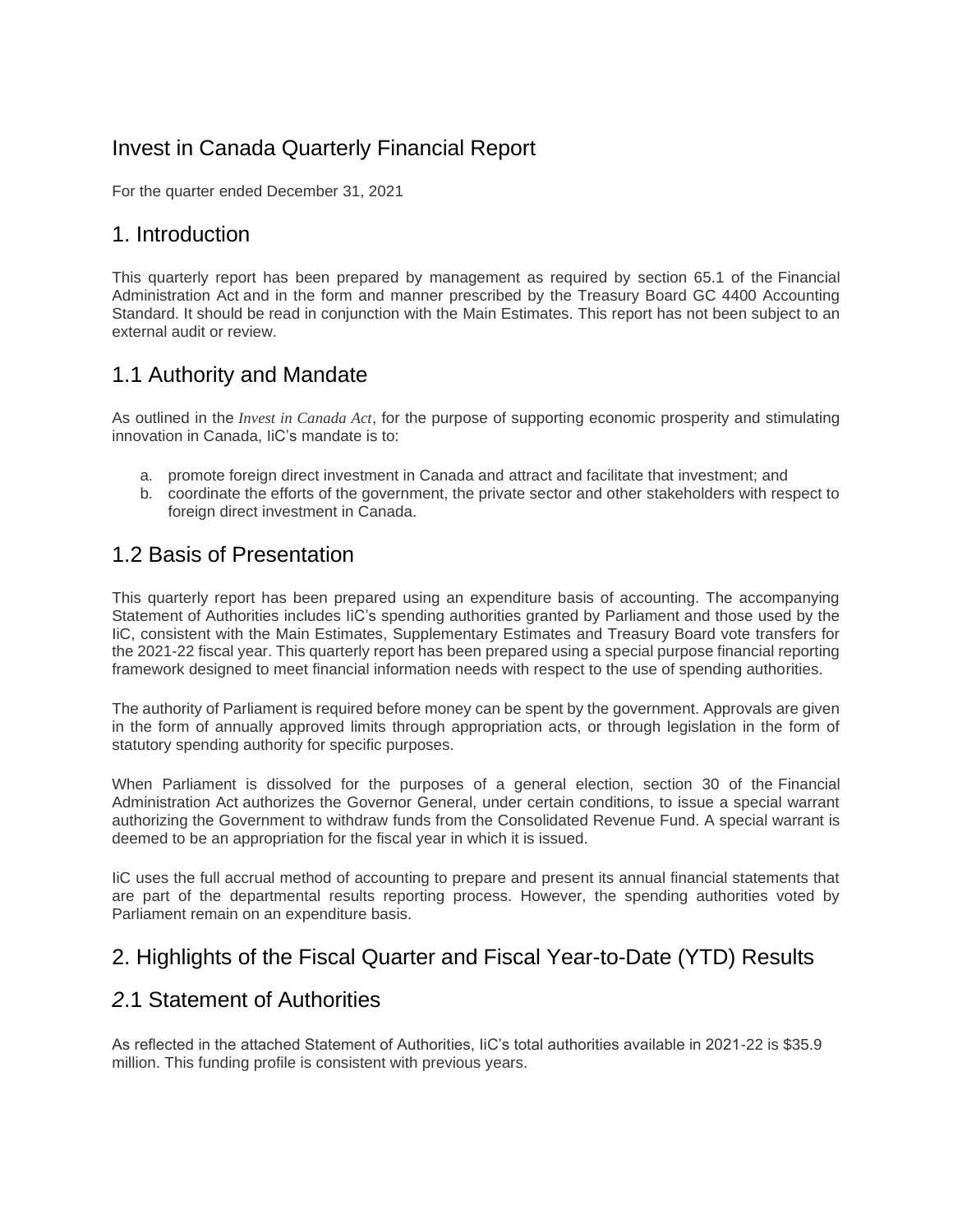## 2.2 Statement of Department Budgetary Expenditures by Standard Object

As per the attached Budgetary Expenditures by Standard Object, total year-to-date net budgetary expenditures (April to December) represent 49 percent of total budgetary authorities available for use.

As shown in the below statements, IiC third quarter and year-to-date expenditures are approximately \$3 million more than the year before. As per the previous year, IiC expects a large portion of its expenditures to occur in Q4 of this fiscal year.

### 3. Risks and Uncertainties

### *Operational risks*

Although Covid-19 continues to impact many aspects of the Government of Canada and the Canadian economy, IiC has worked to minimize the impacts by actively engaging with investors to explore growth opportunities in Canada. IiC continues to lead in marketing and promotion efforts through targeted digital media campaigns and participating in virtual events. IiC has also strengthened its research and data activities to continue to provide partners and clients with accurate and timely information.

## 4. Significant Changes in Relation to Operations, Personnel and Programs

No significant changes to report.

Approved by:

| Original Signed by              | Original Signed by                  |  |
|---------------------------------|-------------------------------------|--|
|                                 |                                     |  |
|                                 |                                     |  |
| <b>Katie Curran</b>             | Assia Turenne                       |  |
| Interim Chief Executive Officer | Acting Chief Administrative Officer |  |

Ottawa, Ontario January 29, 2022